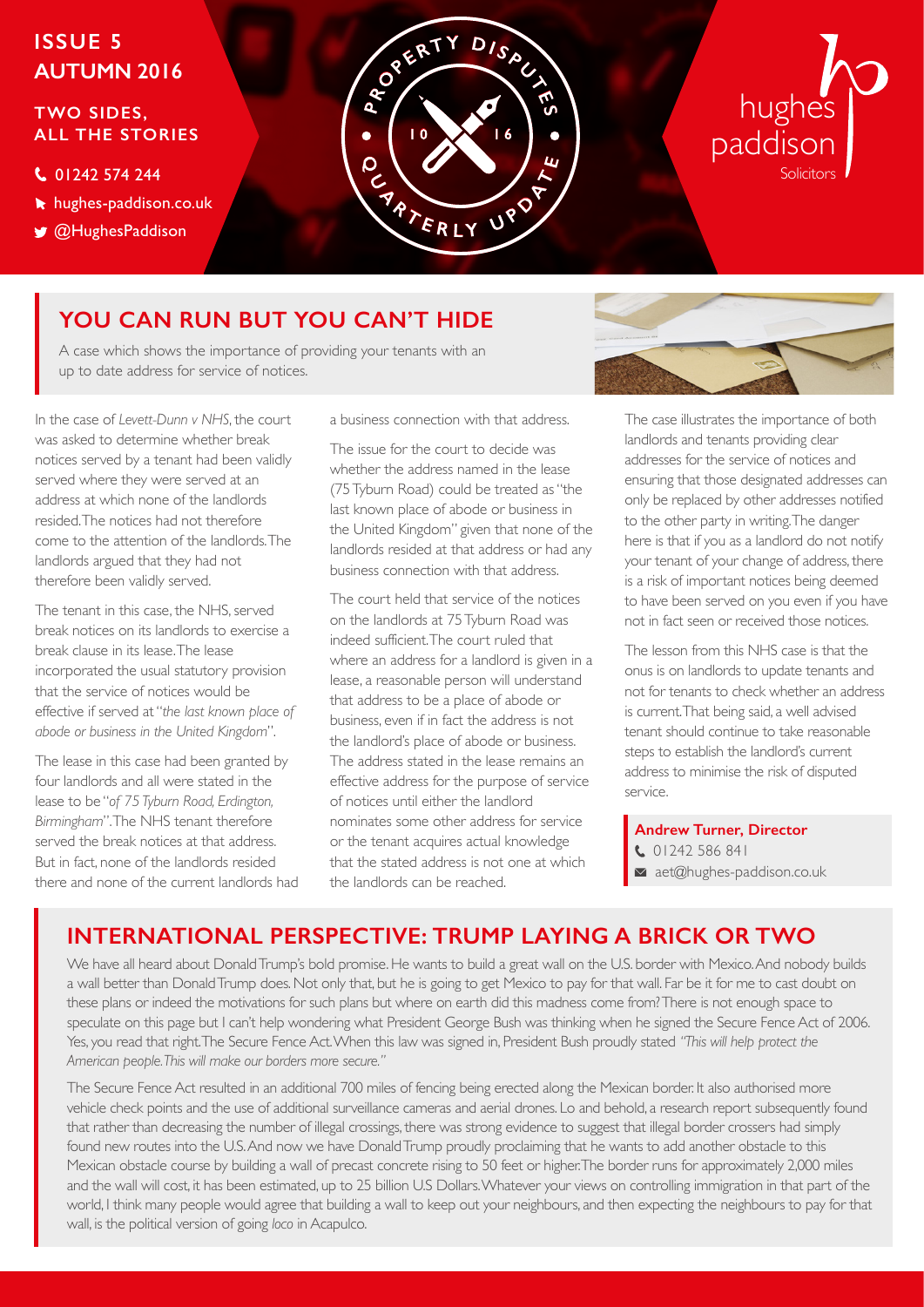## **SILENCE IS GOLDEN**

High Court rules that trying to drown out neighbouring noise nuisance by creating your own noise is unreasonable.

In the case of *Waltham Forest LBC v Mitoo*, the High Court ruled that playing loud music to drown out the noise from local building works was not a reasonable excuse for failing to comply with a noise abatement notice issued by the local authority.

The circumstances of this case were that Mr Mitoo had been served with a noise abatement notice by the local authority for playing music at a level that caused a nuisance under the Environmental Protection Act 1990. Having been served with that notice, he continued to play loud music and, by all accounts, to make his neighbours' lives a misery.

Mr Mitoo's conduct was investigated by the local authority and the authority concluded that he had failed to comply with the noise abatement notice. He was therefore prosecuted in the Magistrates Court. Mr Mitoo pleaded not guilty and argued that he had a "reasonable excuse" because he was attempting to drown out the noise of building works being carried out in the local

area. He argued that he was suffering from post-traumatic stress as the result of an accident. His carer provided evidence that supported his argument about the noise from the local building works.

The Magistrates decided that, once the issue of "reasonable excuse" had been raised by Mr Mitoo, the onus was then on the local authority to prove that, contrary to Mr Mitoo's argument, his excuse was not a reasonable excuse. Surprisingly, the local authority were unable to construct an argument to satisfy the Magistrates that blasting out loud music and creating a noisy hell on earth for neighbouring occupiers, just so that Mr Mitoo did not have to listen to the sound of local building works, was not a reasonable excuse for ignoring a noise abatement notice. Mr Mitoo was therefore found not guilty. And presumably continued to inflict his noise-induced mayhem on his neighbours.

Smarting from that defeat, and no doubt with half an eye on Mr Mitoo's sleep-starved



neighbours, the local authority appealed to the High Court.

A refreshingly pragmatic approach was adopted by the High Court. The Court held that the whole purpose of statutory nuisance abatement notices is to curb nuisances. A person on whom a notice has been served is under a duty to comply with that notice. The existence of another noise is not a good reason to make more noise and therefore to cause neighbours to suffer two types of noise. The whole purpose of this statutory scheme would be perverse if it led to the multiplication of noise.

Failing to comply with an abatement notice is a criminal offence so it remains to be seen what will happen to Mr Mitoo at the end of this process. Whatever the outcome, Mr Mitoo's neighbours can now rest in peace.

**Victoria Raven,Trainee Legal Executive** 01242 574244 vlr@hughes-paddison.co.uk

## **YOUR QUESTIONS ANSWERED**

**Q** I have a tenant with a lease that has been contracted out of the Landlord & Tenant Act 1954. He has been holding over (and paying rent) for about six months now whilst discussions for a new lease have been taking place. Those discussions have now broken down and I want the tenant out of the premises. What sort of notice do I need to give?

A The tenant will be occupying the premises as a tenant at will. A tenancy at will is a tenancy that can be terminated 'at the will of the landlord', that is to say immediately and without there having to be any particular period of notice. Termination can be by written demand or it can be more informal by the landlord simply demanding the keys. Where a landlord brings a tenancy at will to an end, the tenant at will has a reasonable time to enter the property after the termination to remove his goods. In your case, you are at liberty to either demand the premises back immediately or to provide the tenant at will with a short period of notice to allow the tenant to get to grips with the logistics of moving out of the premises. In my experience, it is often better to provide a

short period of notice to avoid difficulties that can arise if a tenant is hit with a demand for immediate possession.

**Q** I own warehouse premises which until last year had been let to a tenant on a long lease. Last year, my tenant fell into arrears and I decided to forfeit the lease by changing the locks. This happened over a year ago and I have since been carrying out repairs to the premises and I am now in a position to re-let them. I am now being told by my solicitor that there is a risk of the tenant being allowed back into the premises. What is this all about?

A Where a lease has been forfeited, the tenant is entitled to apply to the court for what is called 'relief from forfeiture'. If that relief is granted, the lease will be reinstated. It is often (mistakenly) assumed that if a Landlord gets to six months after the date of forfeiture and the tenant has not made an application for relief, the landlord is home and dry and is safe from any application for relief from forfeiture. That is not the case. The court has a very wide discretion to grant relief from forfeiture and can do so long after the forfeiture has taken place. In your case, it is certainly true

to say that the tenant will have to have a fairly compelling argument for having waited twelve months to make his application for forfeiture (and the onus will certainly be on the tenant to provide some justification for such a long delay) but the reality is that there is nothing to stop your tenant from making an application for relief and, although it might be an uphill battle for the tenant, the tenant will certainly be in with a chance. One of the questions that I would be considering in your case is why the tenant has not yet made such an application and whether we have any information that might explain why, for example, the tenant has not been able to make such an application (hospitalisation, detention, some form of incapacity, etc). If there is anything particular that you know about the tenant's circumstances, you should be considering those circumstances with care before re-letting the premises.

## **Andrew Turner, Director**

 01242 586 841  $\blacksquare$  aet@hughes-paddison.co.uk